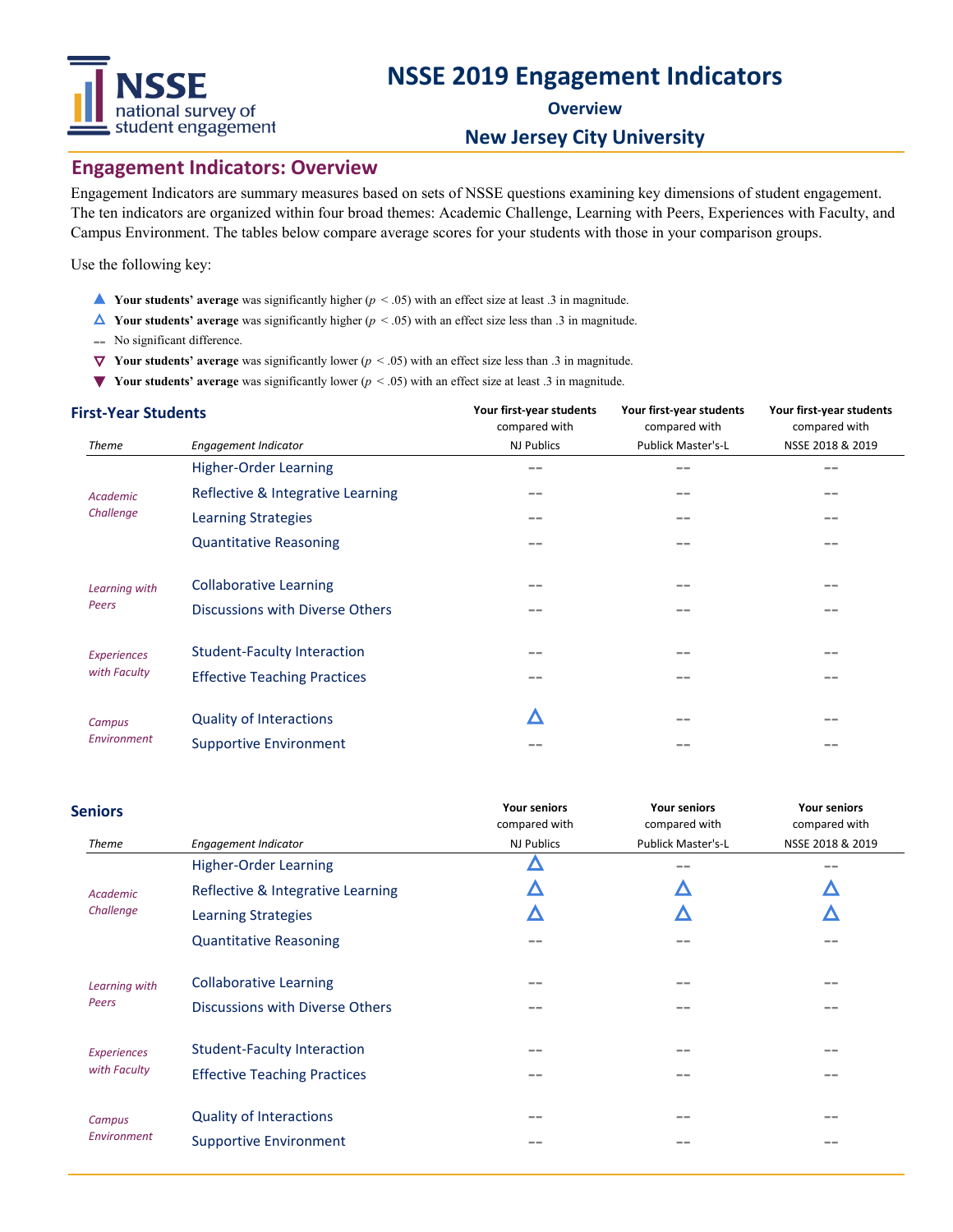

**Academic Challenge**

# **New Jersey City University**

# **Academic Challenge: First-year students**

Challenging intellectual and creative work is central to student learning and collegiate quality. Colleges and universities promote student learning by challenging and supporting them to engage in various forms of deep learning. Four Engagement Indicators are part of this theme: *Higher-Order Learning, Reflective & Integrative Learning, Learning Strategies,* and *Quantitative Reasoning.*  Below and on the next page are three views of your results alongside those of your comparison groups.

| <b>Mean Comparisons</b>           |             | Your first-year students compared with |        |      |                           |      |                  |  |
|-----------------------------------|-------------|----------------------------------------|--------|------|---------------------------|------|------------------|--|
|                                   | <b>NJCU</b> | <b>NJ Publics</b>                      |        |      | <b>Publick Master's-L</b> |      | NSSE 2018 & 2019 |  |
|                                   |             |                                        | Effect |      | Effect                    |      | Effect           |  |
| Engagement Indicator              | Mean        | Mean                                   | size   | Mean | size                      | Mean | size             |  |
| Higher-Order Learning             | 36.9        | 37.6                                   | $-.06$ | 37.3 | $-.03$                    | 38.0 | $-.09$           |  |
| Reflective & Integrative Learning | 35.6        | 34.7                                   | .08    | 34.8 | .07                       | 35.2 | .03              |  |
| <b>Learning Strategies</b>        | 38.0        | 37.5                                   | .03    | 37.8 | .02                       | 38.1 | $-.01$           |  |
| <b>Quantitative Reasoning</b>     | 29.4        | 27.6                                   | .12    | 27.5 | .13                       | 27.8 | .10              |  |

Notes: Results weighted by institution-reported sex and enrollment status (and institution size for comparison groups); Effect size: Mean difference divided by pooled standard deviation; Symbols on the Overview page are based on effect size and *p* before rounding; \**p* < .05, \*\**p* < .01, \*\*\**p* < .001 (2-tailed).



**Score Distributions**

Notes: Each box-and-whiskers chart plots the 5th (bottom of lower bar), 25th (bottom of box), 50th (middle line), 75th (top of box), and 95th (top of upper bar) percentile scores. The dot represents the mean score. Refer to Detailed Statistics for your institution's sample sizes.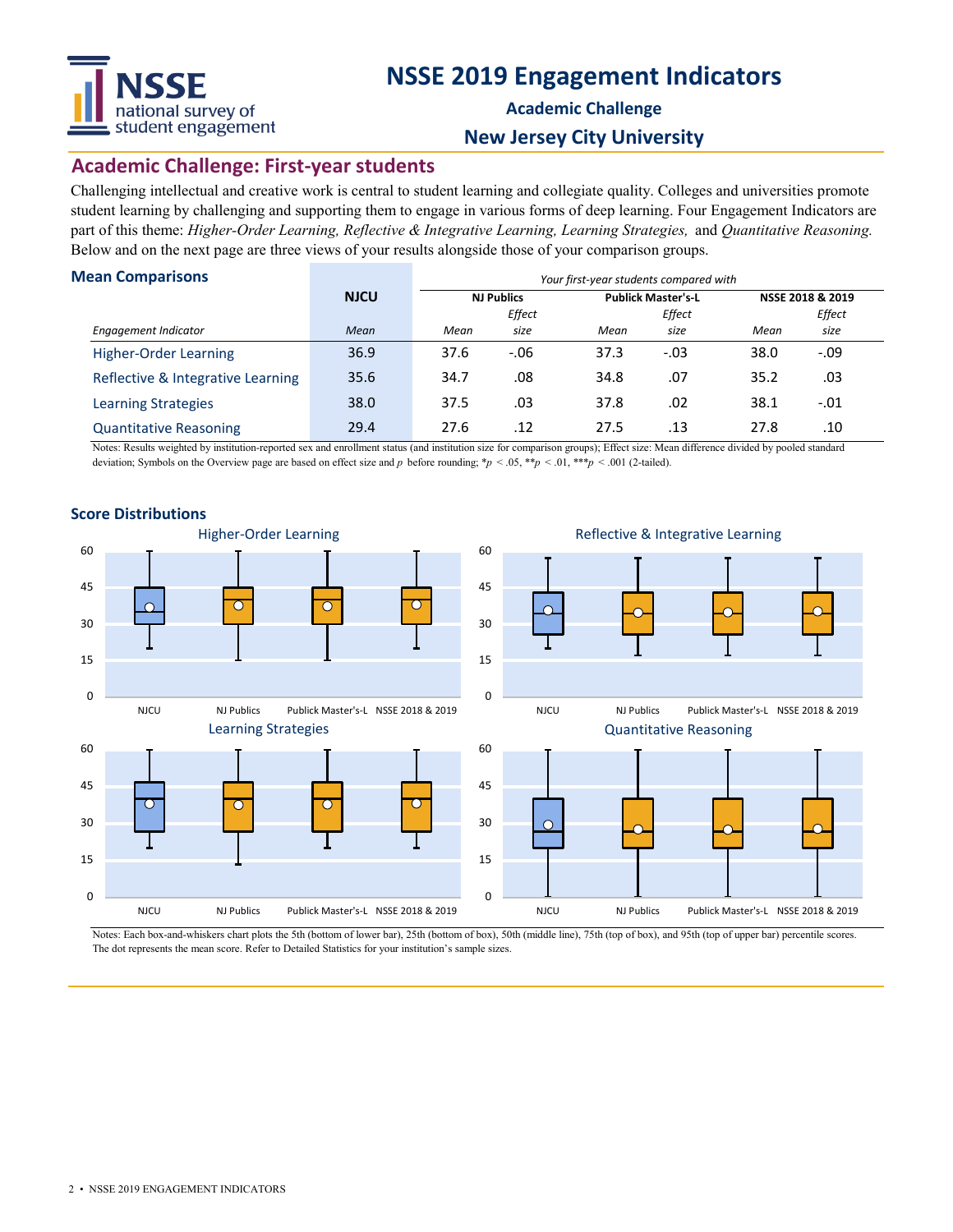

**Academic Challenge**

**New Jersey City University**

# **Academic Challenge: First-year students (continued)**

#### **Performance on Indicator Items**

The table below displays how your students responded to each EI item, and the difference, in percentage points, between your students and those of your comparison group. Blue bars indicate how much higher your institution's percentage is from that of the comparison group. Dark red bars indicate how much lower your institution's percentage is from that of the comparison group.

|                                                                                                                                   |             | Percentage point difference <sup>"</sup> between your FY students and |                              |                     |  |
|-----------------------------------------------------------------------------------------------------------------------------------|-------------|-----------------------------------------------------------------------|------------------------------|---------------------|--|
| <b>Higher-Order Learning</b>                                                                                                      | <b>NJCU</b> | <b>NJ Publics</b>                                                     | <b>Publick</b><br>Master's-L | NSSE 2018 &<br>2019 |  |
| Percentage responding "Very much" or "Quite a bit" about how much coursework emphasized                                           | %           |                                                                       |                              |                     |  |
| 4b. Applying facts, theories, or methods to practical problems or new situations                                                  | 67          | $+1$                                                                  | $+0$                         | -3                  |  |
| 4c. Analyzing an idea, experience, or line of reasoning in depth by examining its parts                                           | 65          | -3                                                                    | -2                           |                     |  |
| 4d. Evaluating a point of view, decision, or information source                                                                   | 69          | -1                                                                    | -1                           |                     |  |
| 4e. Forming a new idea or understanding from various pieces of information                                                        | 65          | -3                                                                    | -3                           |                     |  |
| Reflective & Integrative Learning                                                                                                 |             |                                                                       |                              |                     |  |
| Percentage of students who responded that they "Very often" or "Often"                                                            |             |                                                                       |                              |                     |  |
| 2a. Combined ideas from different courses when completing assignments                                                             | 50          | $-1$                                                                  | $-1$                         | -2                  |  |
| 2b. Connected your learning to societal problems or issues                                                                        | 54          | $+3$                                                                  | $+4$                         | $+3$                |  |
| Included diverse perspectives (political, religious, racial/ethnic, gender, etc.) in course<br>2c.<br>discussions or assignments  | 49          | -2                                                                    | -2                           | -2                  |  |
| 2d. Examined the strengths and weaknesses of your own views on a topic or issue                                                   | 62          | -0                                                                    | -1                           | -2                  |  |
| Tried to better understand someone else's views by imagining how an issue looks from his<br>2e.<br>or her perspective             | 67          | -2                                                                    | -2                           | -3                  |  |
| 2f. Learned something that changed the way you understand an issue or concept                                                     | 66          | $+1$                                                                  | -0                           | -1                  |  |
| 2g. Connected ideas from your courses to your prior experiences and knowledge                                                     | 74          | -0                                                                    | -2                           | -3                  |  |
| <b>Learning Strategies</b>                                                                                                        |             |                                                                       |                              |                     |  |
| Percentage of students who responded that they "Very often" or "Often"                                                            |             |                                                                       |                              |                     |  |
| 9a. Identified key information from reading assignments                                                                           | 81          | +8                                                                    |                              |                     |  |
| 9b. Reviewed your notes after class                                                                                               | 54          |                                                                       | -12                          | -11                 |  |
| 9c. Summarized what you learned in class or from course materials                                                                 | 61          | -1                                                                    | $-2$                         | -2                  |  |
| <b>Quantitative Reasoning</b>                                                                                                     |             |                                                                       |                              |                     |  |
| Percentage of students who responded that they "Very often" or "Often"                                                            |             |                                                                       |                              |                     |  |
| Reached conclusions based on your own analysis of numerical information (numbers,<br>6а.<br>graphs, statistics, etc.)             | 50          | -1                                                                    | $-1$                         | -2                  |  |
| Used numerical information to examine a real-world problem or issue (unemployment,<br>6b.<br>climate change, public health, etc.) | 43          | $+3$                                                                  | $+3$                         | $+3$                |  |
| 6c. Evaluated what others have concluded from numerical information                                                               | 36          | -3                                                                    | -1                           | -3                  |  |

Notes: Refer to your *Frequencies and Statistical Comparisons* report for full distributions and significance tests. Item numbering corresponds to the survey facsimile included in your *Institutional Report* and available on the NSSE website.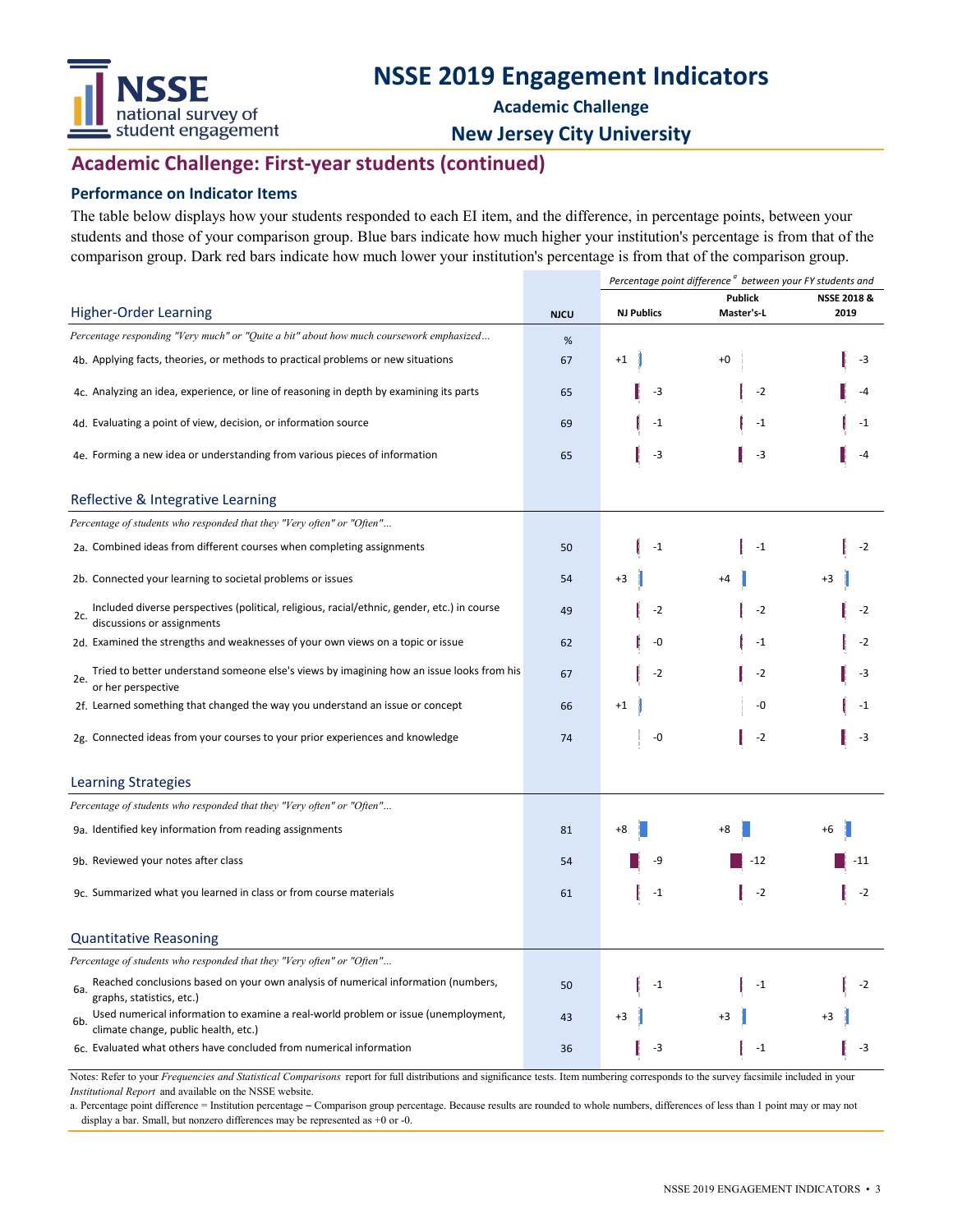

**Academic Challenge**

# **New Jersey City University**

## **Academic Challenge: Seniors**

Challenging intellectual and creative work is central to student learning and collegiate quality. Colleges and universities promote student learning by challenging and supporting them to engage in various forms of deep learning. Four Engagement Indicators are part of this theme: *Higher-Order Learning, Reflective & Integrative Learning, Learning Strategies,* and *Quantitative Reasoning.*  Below and on the next page are three views of your results alongside those of your comparison groups.

| <b>Mean Comparisons</b>           |             | Your seniors compared with |                           |        |                  |        |  |  |
|-----------------------------------|-------------|----------------------------|---------------------------|--------|------------------|--------|--|--|
|                                   | <b>NJCU</b> | <b>NJ Publics</b>          | <b>Publick Master's-L</b> |        | NSSE 2018 & 2019 |        |  |  |
|                                   |             | Effect                     |                           | Effect |                  | Effect |  |  |
| Engagement Indicator              | Mean        | size<br>Mean               | Mean                      | size   | Mean             | size   |  |  |
| Higher-Order Learning             | 41.3        | $39.4*$<br>.14             | 40.1                      | .09    | 40.0             | .10    |  |  |
| Reflective & Integrative Learning | 39.9        | $37.6$ **<br>.18           | $38.1*$                   | .14    | $38.0*$          | .15    |  |  |
| <b>Learning Strategies</b>        | 41.9        | $38.4$ ***<br>.24          | $39.0$ **                 | .20    | $38.5$ ***       | .24    |  |  |
| <b>Quantitative Reasoning</b>     | 30.7        | 29.0<br>.10                | 29.3                      | .09    | 29.8             | .05    |  |  |

Notes: Results weighted by institution-reported sex and enrollment status (and institution size for comparison groups); Effect size: Mean difference divided by pooled standard deviation; Symbols on the Overview page are based on effect size and *p* before rounding; \**p* < .05, \*\**p* < .01, \*\*\**p* < .001 (2-tailed).



**Score Distributions**

Notes: Each box-and-whiskers chart plots the 5th (bottom of lower bar), 25th (bottom of box), 50th (middle line), 75th (top of box), and 95th (top of upper bar) percentile scores. The dot represents the mean score. Refer to Detailed Statistics for your institution's sample sizes.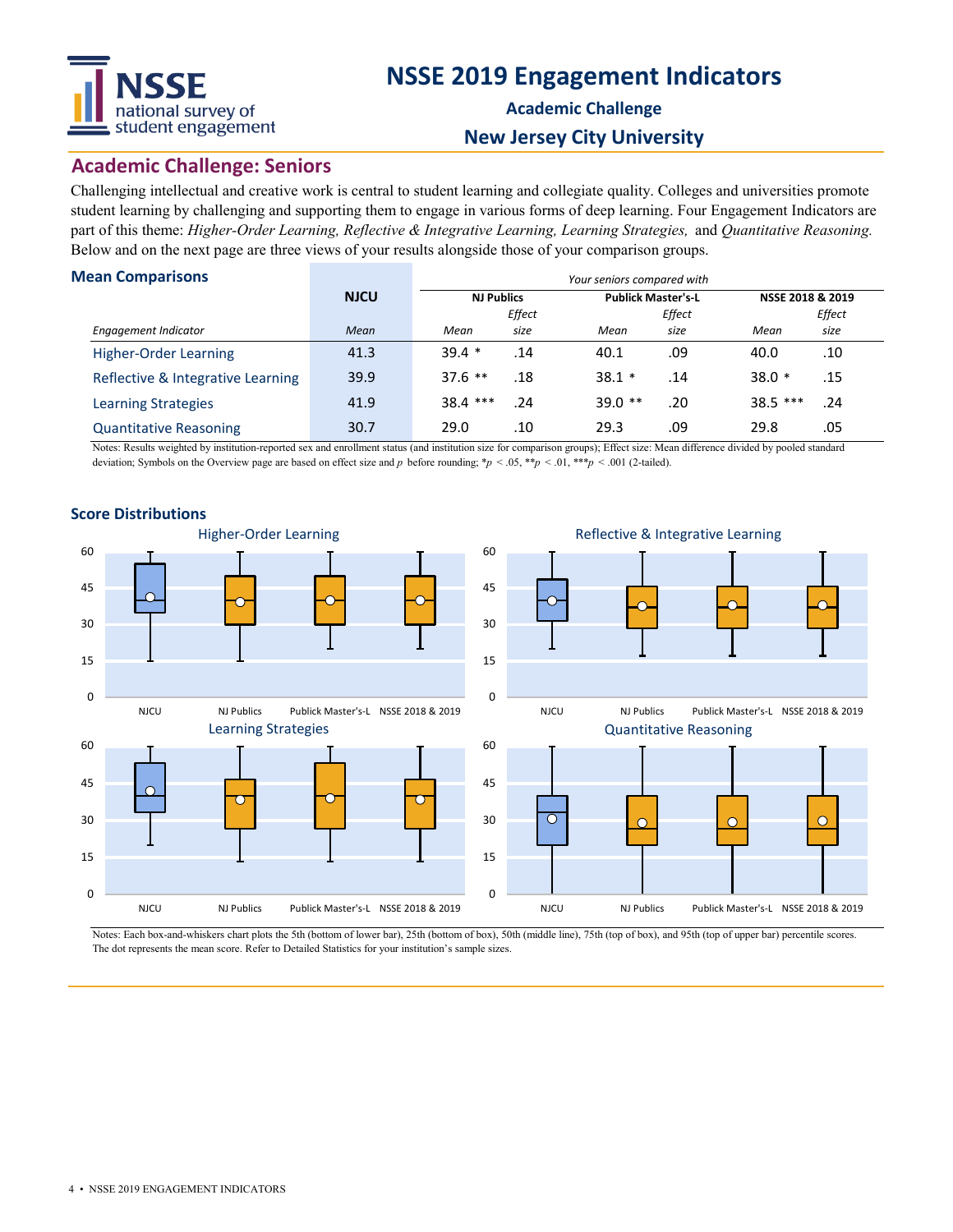

**Academic Challenge**

**New Jersey City University**

# **Academic Challenge: Seniors (continued)**

#### **Performance on Indicator Items**

The table below displays how your students responded to each EI item, and the difference, in percentage points, between your students and those of your comparison group. Blue bars indicate how much higher your institution's percentage is from that of the comparison group. Dark red bars indicate how much lower your institution's percentage is from that of the comparison group.

|                                                                                                                                   |             | Percentage point difference <sup>a</sup> between your seniors and |                              |                     |
|-----------------------------------------------------------------------------------------------------------------------------------|-------------|-------------------------------------------------------------------|------------------------------|---------------------|
| <b>Higher-Order Learning</b>                                                                                                      | <b>NJCU</b> | <b>NJ Publics</b>                                                 | <b>Publick</b><br>Master's-L | NSSE 2018 &<br>2019 |
| Percentage responding "Very much" or "Quite a bit" about how much coursework emphasized                                           | %           |                                                                   |                              |                     |
| 4b. Applying facts, theories, or methods to practical problems or new situations                                                  | 78          | $+3$                                                              | $+1$                         | +0                  |
| 4c. Analyzing an idea, experience, or line of reasoning in depth by examining its parts                                           | 78          | +4                                                                | $+3$                         | +3                  |
| 4d. Evaluating a point of view, decision, or information source                                                                   | 80          | $+10$                                                             |                              |                     |
| 4e. Forming a new idea or understanding from various pieces of information                                                        | 78          | +8                                                                | +6                           |                     |
| Reflective & Integrative Learning                                                                                                 |             |                                                                   |                              |                     |
| Percentage of students who responded that they "Very often" or "Often"                                                            |             |                                                                   |                              |                     |
| 2a. Combined ideas from different courses when completing assignments                                                             | 68          | $-1$                                                              | $-1$                         |                     |
| 2b. Connected your learning to societal problems or issues                                                                        | 68          | +8                                                                | $+7$                         | +7                  |
| Included diverse perspectives (political, religious, racial/ethnic, gender, etc.) in course<br>2c.<br>discussions or assignments  | 67          | $+15$                                                             | $+14$                        |                     |
| 2d. Examined the strengths and weaknesses of your own views on a topic or issue                                                   | 67          | $+2$                                                              | $+2$                         | +1                  |
| Tried to better understand someone else's views by imagining how an issue looks from his<br>2e.<br>or her perspective             | 76          | $+2$                                                              | $+2$                         | +3                  |
| 2f. Learned something that changed the way you understand an issue or concept                                                     | 73          | $+2$                                                              | $+1$                         | +1                  |
| 2g. Connected ideas from your courses to your prior experiences and knowledge                                                     | 84          | $+3$                                                              | $+0$                         | +0                  |
| <b>Learning Strategies</b>                                                                                                        |             |                                                                   |                              |                     |
| Percentage of students who responded that they "Very often" or "Often"                                                            |             |                                                                   |                              |                     |
| 9a. Identified key information from reading assignments                                                                           | 84          | +6                                                                |                              |                     |
| 9b. Reviewed your notes after class                                                                                               | 76          | $+12$                                                             |                              |                     |
| 9c. Summarized what you learned in class or from course materials                                                                 | 71          | $+7$                                                              | +6                           |                     |
| <b>Quantitative Reasoning</b>                                                                                                     |             |                                                                   |                              |                     |
| Percentage of students who responded that they "Very often" or "Often"                                                            |             |                                                                   |                              |                     |
| Reached conclusions based on your own analysis of numerical information (numbers,<br>6а.<br>graphs, statistics, etc.)             | 54          | $-1$                                                              | +0                           | -2                  |
| Used numerical information to examine a real-world problem or issue (unemployment,<br>6b.<br>climate change, public health, etc.) | 53          | $+10$                                                             |                              |                     |
| 6c. Evaluated what others have concluded from numerical information                                                               | 46          | $+3$                                                              | $+2$                         | +1                  |

Notes: Refer to your *Frequencies and Statistical Comparisons* report for full distributions and significance tests. Item numbering corresponds to the survey facsimile included in your *Institutional Report* and available on the NSSE website.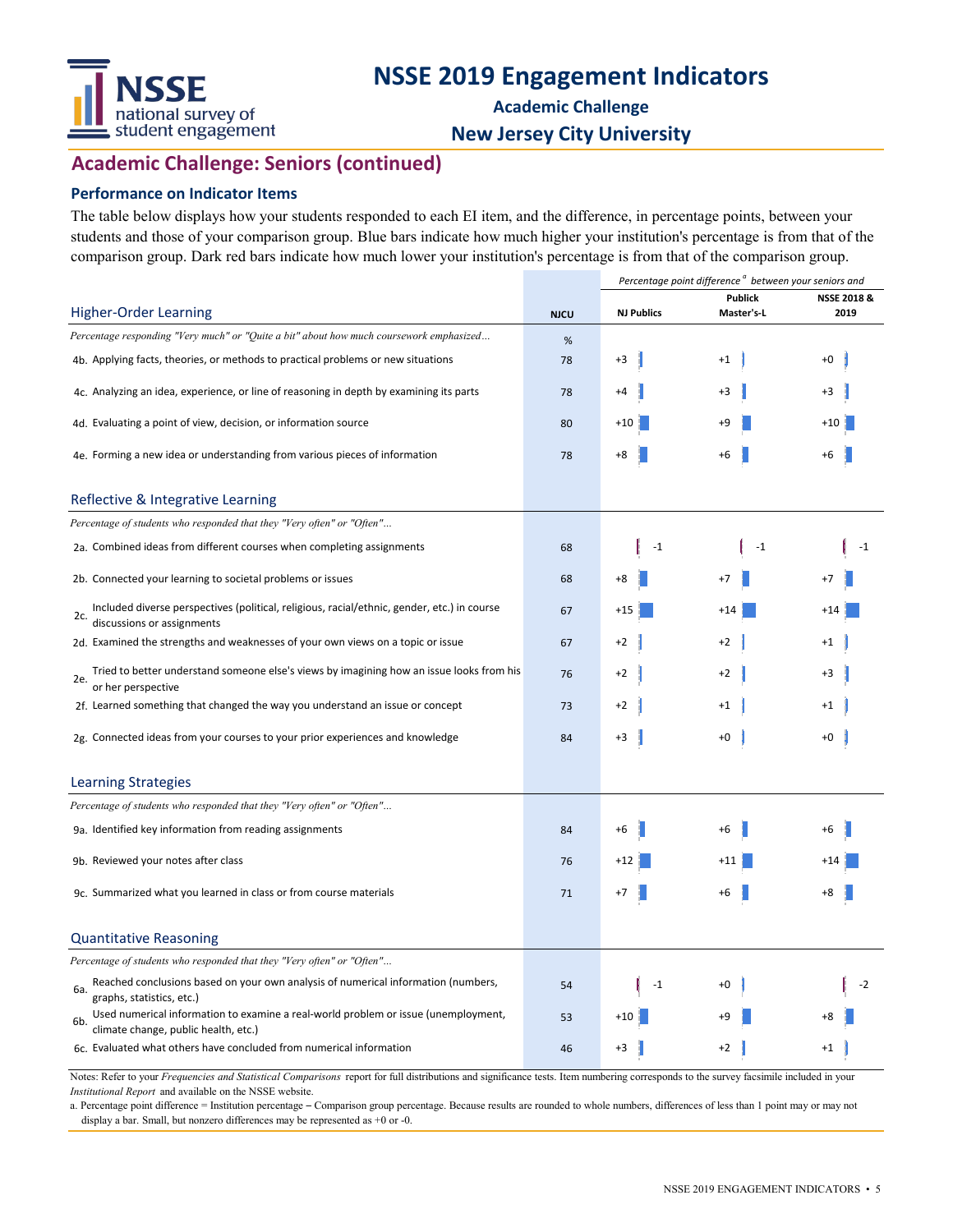

**Learning with Peers**

## **New Jersey City University**

## **Learning with Peers: First-year students**

Collaborating with others in mastering difficult material and developing interpersonal and social competence prepare students to deal with complex, unscripted problems they will encounter during and after college. Two Engagement Indicators make up this theme: *Collaborative Learning* and *Discussions with Diverse Others.* Below are three views of your results alongside those of your comparison groups.

### **Mean Comparisons**

| iean comparisons                |             | Your first-year students compared with |        |      |                           |      |                  |  |
|---------------------------------|-------------|----------------------------------------|--------|------|---------------------------|------|------------------|--|
|                                 | <b>NJCU</b> | <b>NJ Publics</b>                      |        |      | <b>Publick Master's-L</b> |      | NSSE 2018 & 2019 |  |
|                                 |             |                                        | Effect |      | Effect                    |      | Effect           |  |
| Engagement Indicator            | Mean        | Mean                                   | size   | Mean | size                      | Mean | size             |  |
| <b>Collaborative Learning</b>   | 31.7        | 31.7                                   | .00    | 31.8 | $-.01$                    | 32.4 | -.05             |  |
| Discussions with Diverse Others | 40.3        | 40.1                                   | .01    | 38.4 | .12                       | 39.4 | .06              |  |

Notes: Results weighted by institution-reported sex and enrollment status (and institution size for comparison groups); Effect size: Mean difference divided by pooled standard deviation; Symbols on the Overview page are based on effect size and *p* before rounding; \**p* < .05, \*\**p* < .01, \*\*\**p* < .001 (2-tailed).

#### **Score Distributions**



Notes: Each box-and-whiskers chart plots the 5th (bottom of lower bar), 25th (bottom of box), 50th (middle line), 75th (top of box), and 95th (top of upper bar) percentile scores. The dot represents the mean score. Refer to Detailed Statistics for your institution's sample sizes.

#### **Performance on Indicator Items**

The table below displays how your students responded to each EI item, and the difference, in percentage points, between your students and those of your comparison group. Blue bars indicate how much higher your institution's percentage is from that of the comparison group. Dark red bars indicate how much lower your institution's percentage is from that of the comparison group.

|                                                                                             |             |                   | Percentage point difference <sup>a</sup> between your FY students and |       |                        |      |
|---------------------------------------------------------------------------------------------|-------------|-------------------|-----------------------------------------------------------------------|-------|------------------------|------|
|                                                                                             |             | <b>Publick</b>    |                                                                       |       | <b>NSSE 2018 &amp;</b> |      |
| <b>Collaborative Learning</b>                                                               | <b>NJCU</b> | <b>NJ Publics</b> |                                                                       |       | Master's-L             | 2019 |
| Percentage of students who responded that they "Very often" or "Often"                      | %           |                   |                                                                       |       |                        |      |
| 1e. Asked another student to help you understand course material                            | 43          |                   | -6                                                                    |       | -8                     |      |
| 1f. Explained course material to one or more students                                       | 59          | $+4$              |                                                                       | $+3$  |                        | $+1$ |
| 1g. Prepared for exams by discussing or working through course material with other students | 45          |                   | -1                                                                    |       | $-2$                   |      |
| 1h. Worked with other students on course projects or assignments                            | 55          | $+1$              |                                                                       | $+2$  |                        | $+0$ |
| Discussions with Diverse Others                                                             |             |                   |                                                                       |       |                        |      |
| Percentage of students who responded that they "Very often" or "Often" had discussions with |             |                   |                                                                       |       |                        |      |
| 8a. People of a race or ethnicity other than your own                                       | 78          | $+3$              |                                                                       | $+11$ |                        | $+8$ |
| 8b. People from an economic background other than your own                                  | 74          | $+3$              |                                                                       | $+5$  |                        | $+3$ |
| 8c. People with religious beliefs other than your own                                       | 71          | $+1$              |                                                                       | $+6$  |                        | $+4$ |
| 8d. People with political views other than your own                                         | 60          |                   | -2                                                                    |       |                        |      |

Notes: Refer to your *Frequencies and Statistical Comparisons* report for full distributions and significance tests. Item numbering corresponds to the survey facsimile included in your *Institutional Report* and available on the NSSE website.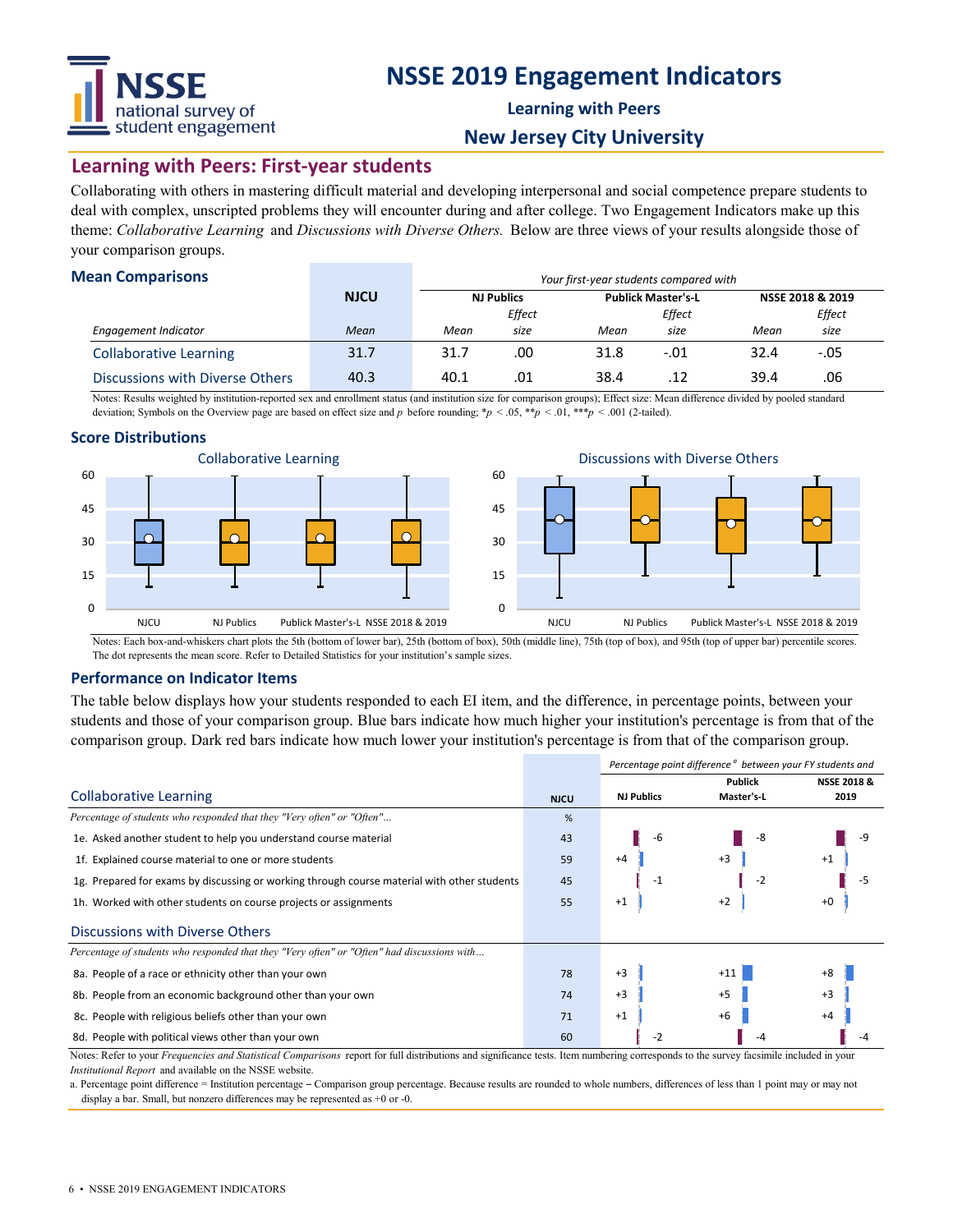

**Learning with Peers**

# **New Jersey City University**

### **Learning with Peers: Seniors**

Collaborating with others in mastering difficult material and developing interpersonal and social competence prepare students to deal with complex, unscripted problems they will encounter during and after college. Two Engagement Indicators make up this theme: *Collaborative Learning* and *Discussions with Diverse Others.* Below are three views of your results alongside those of your comparison groups.

#### **Mean Comparisons**

| lean Compansons                 |             | Your seniors compared with |                   |      |                           |      |                  |  |
|---------------------------------|-------------|----------------------------|-------------------|------|---------------------------|------|------------------|--|
|                                 | <b>NJCU</b> |                            | <b>NJ Publics</b> |      | <b>Publick Master's-L</b> |      | NSSE 2018 & 2019 |  |
|                                 |             |                            | <b>Effect</b>     |      | Effect                    |      | Effect           |  |
| Engagement Indicator            | Mean        | Mean                       | size              | Mean | size                      | Mean | size             |  |
| <b>Collaborative Learning</b>   | 33.0        | 33.9                       | $-.06$            | 32.4 | .04                       | 31.8 | .07              |  |
| Discussions with Diverse Others | 42.0        | 41.5                       | .03               | 40.2 |                           | 40.1 | .12              |  |

Notes: Results weighted by institution-reported sex and enrollment status (and institution size for comparison groups); Effect size: Mean difference divided by pooled standard deviation; Symbols on the Overview page are based on effect size and *p* before rounding; \**p* < .05, \*\**p* < .01, \*\*\**p* < .001 (2-tailed).

#### **Score Distributions**



Notes: Each box-and-whiskers chart plots the 5th (bottom of lower bar), 25th (bottom of box), 50th (middle line), 75th (top of box), and 95th (top of upper bar) percentile scores. The dot represents the mean score. Refer to Detailed Statistics for your institution's sample sizes.

#### **Performance on Indicator Items**

The table below displays how your students responded to each EI item, and the difference, in percentage points, between your students and those of your comparison group. Blue bars indicate how much higher your institution's percentage is from that of the comparison group. Dark red bars indicate how much lower your institution's percentage is from that of the comparison group.

|                                                                                             |             |                   | Percentage point difference <sup>a</sup> between your seniors and |            |                        |  |
|---------------------------------------------------------------------------------------------|-------------|-------------------|-------------------------------------------------------------------|------------|------------------------|--|
|                                                                                             |             |                   |                                                                   | Publick    | <b>NSSE 2018 &amp;</b> |  |
| <b>Collaborative Learning</b>                                                               | <b>NJCU</b> | <b>NJ Publics</b> |                                                                   | Master's-L | 2019                   |  |
| Percentage of students who responded that they "Very often" or "Often"                      | %           |                   |                                                                   |            |                        |  |
| 1e. Asked another student to help you understand course material                            | 36          |                   | $-7$                                                              | $-7$       |                        |  |
| 1f. Explained course material to one or more students                                       | 64          | $+2$              | $+5$                                                              |            | $+7$                   |  |
| 1g. Prepared for exams by discussing or working through course material with other students | 50          |                   | $+3$<br>-1                                                        |            | $+4$                   |  |
| 1h. Worked with other students on course projects or assignments                            | 61          |                   |                                                                   | $-2$       |                        |  |
| Discussions with Diverse Others                                                             |             |                   |                                                                   |            |                        |  |
| Percentage of students who responded that they "Very often" or "Often" had discussions with |             |                   |                                                                   |            |                        |  |
| 8a. People of a race or ethnicity other than your own                                       | 81          | $+3$              | +9                                                                |            | $+10$                  |  |
| 8b. People from an economic background other than your own                                  | 76          | $+2$              | $+4$                                                              |            | $+4$                   |  |
| 8c. People with religious beliefs other than your own                                       | 75          | $+3$              | $+6$                                                              |            | $+8$                   |  |
| 8d. People with political views other than your own                                         | 63          |                   | -1                                                                | -3         |                        |  |

Notes: Refer to your *Frequencies and Statistical Comparisons* report for full distributions and significance tests. Item numbering corresponds to the survey facsimile included in your *Institutional Report* and available on the NSSE website.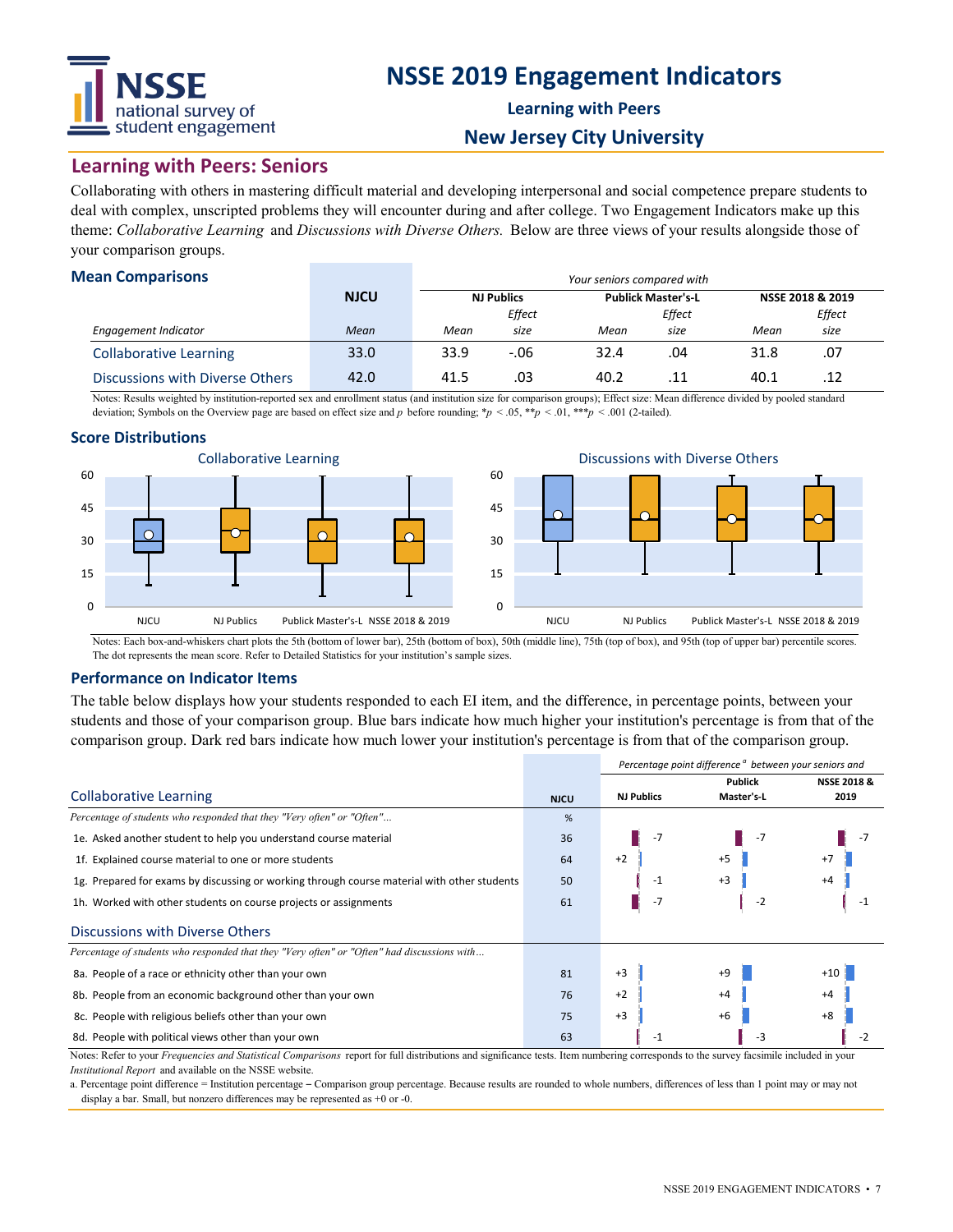

**Experiences with Faculty**

## **New Jersey City University**

# **Experiences with Faculty: First-year students**

Students learn firsthand how experts think about and solve problems by interacting with faculty members inside and outside of instructional settings. As a result, faculty become role models, mentors, and guides for lifelong learning. In addition, effective teaching requires that faculty deliver course material and provide feedback in student-centered ways. Two Engagement Indicators investigate this theme: *Student-Faculty Interaction* and *Effective Teaching Practices.* Below are three views of your results alongside those of your comparison groups.

### **Mean Comparisons**

| lean Comparisons                    |             | Your first-year students compared with |                   |      |                           |      |                  |  |
|-------------------------------------|-------------|----------------------------------------|-------------------|------|---------------------------|------|------------------|--|
|                                     | <b>NJCU</b> |                                        | <b>NJ Publics</b> |      | <b>Publick Master's-L</b> |      | NSSE 2018 & 2019 |  |
|                                     |             |                                        | Effect            |      | Effect                    |      | Effect           |  |
| Engagement Indicator                | Mean        | Mean                                   | size              | Mean | size                      | Mean | size             |  |
| <b>Student-Faculty Interaction</b>  | 23.0        | 21.1                                   | .13               | 21.5 | .10                       | 21.7 | .09              |  |
| <b>Effective Teaching Practices</b> | 36.3        | 38.1                                   | $-.13$            | 38.2 | $-.14$                    | 38.5 | $-.16$           |  |

Notes: Results weighted by institution-reported sex and enrollment status (and institution size for comparison groups); Effect size: Mean difference divided by pooled standard deviation; Symbols on the Overview page are based on effect size and *p* before rounding;  $\gamma p < 0.05$ ,  $\gamma p < 0.01$ ,  $\gamma p$  = .001 (2-tailed).

#### **Score Distributions**



Notes: Each box-and-whiskers chart plots the 5th (bottom of lower bar), 25th (bottom of box), 50th (middle line), 75th (top of box), and 95th (top of upper bar) percentile scores. The dot represents the mean score. Refer to Detailed Statistics for your institution's sample sizes.

#### **Performance on Indicator Items**

The table below displays how your students responded to each EI item, and the difference, in percentage points, between your students and those of your comparison group. Blue bars indicate how much higher your institution's percentage is from that of the comparison group. Dark red bars indicate how much lower your institution's percentage is from that of the comparison group.

*Percentage point difference a between your FY students and*

| Percentage point aifference – between your FY students and                                  |             |                   |                |                        |
|---------------------------------------------------------------------------------------------|-------------|-------------------|----------------|------------------------|
|                                                                                             |             |                   | <b>Publick</b> | <b>NSSE 2018 &amp;</b> |
| <b>Student-Faculty Interaction</b>                                                          | <b>NJCU</b> | <b>NJ Publics</b> | Master's-L     | 2019                   |
| Percentage of students who responded that they "Very often" or "Often"                      | %           |                   |                |                        |
| 3a. Talked about career plans with a faculty member                                         | 42          | $+6$              | $+4$           | $+4$                   |
| 3b. Worked w/faculty on activities other than coursework (committees, student groups, etc.) | 29          | $+8$              | $+7$           | $+8$                   |
| 3c. Discussed course topics, ideas, or concepts with a faculty member outside of class      | 31          | $+5$              | $+5$           | $+5$                   |
| 3d. Discussed your academic performance with a faculty member                               | 41          | $+10$             | $+9$           | $+9$                   |
| <b>Effective Teaching Practices</b>                                                         |             |                   |                |                        |
| Percentage responding "Very much" or "Quite a bit" about how much instructors have          |             |                   |                |                        |
| 5a. Clearly explained course goals and requirements                                         | 63          | $-11$             | $-13$          | $-14$                  |
| 5b. Taught course sessions in an organized way                                              | 57          | $-13$             | $-15$          | $-17$                  |
| 5c. Used examples or illustrations to explain difficult points                              | 62          | $-7$              | $-11$          | $-12$                  |
| 5d. Provided feedback on a draft or work in progress                                        | 66          | -3                | $+2$           | $+2$                   |
| 5e. Provided prompt and detailed feedback on tests or completed assignments                 | 54          | -6                |                |                        |
|                                                                                             |             |                   |                |                        |

Notes: Refer to your *Frequencies and Statistical Comparisons* report for full distributions and significance tests. Item numbering corresponds to the survey facsimile included in your *Institutional Report* and available on the NSSE website.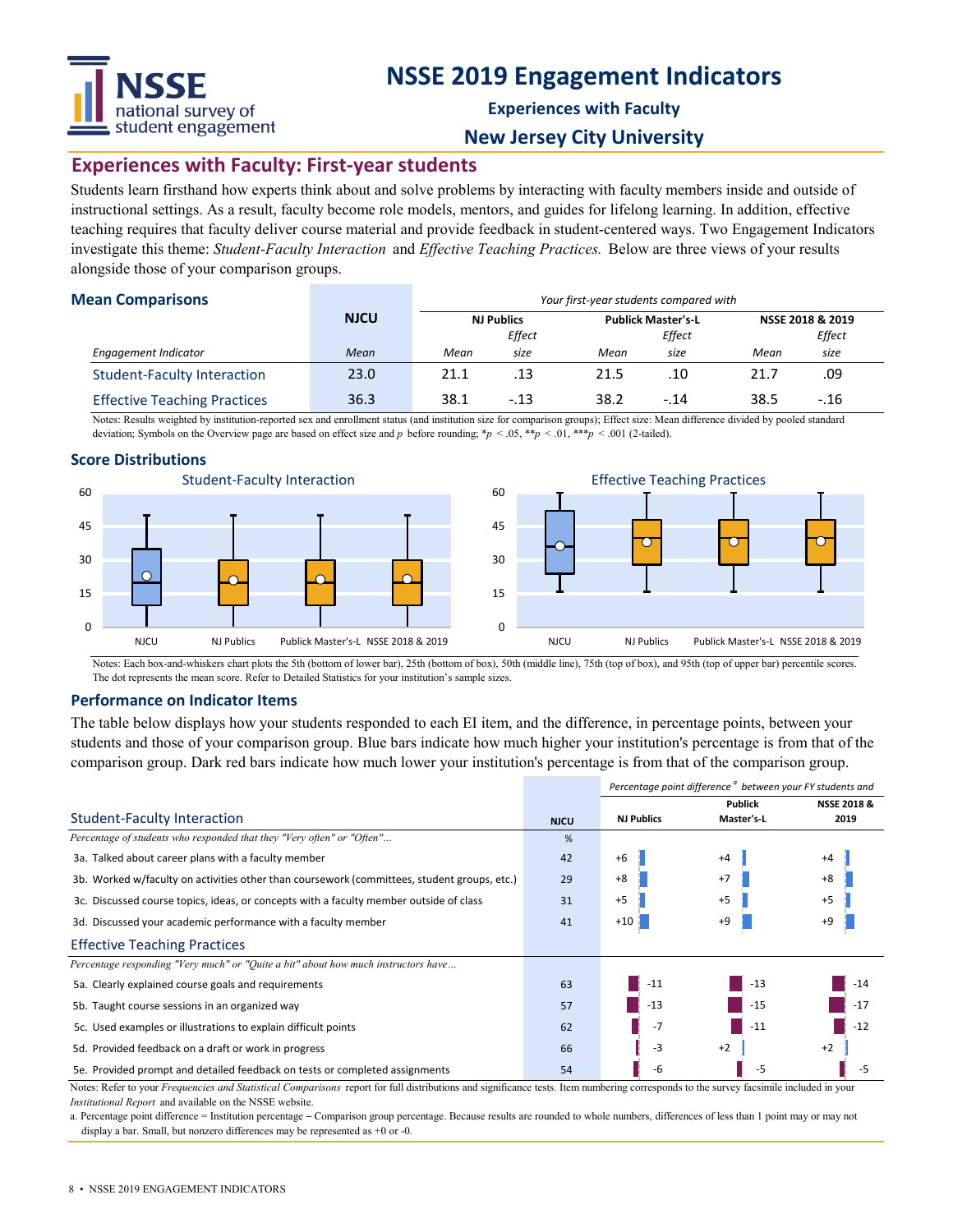

**Experiences with Faculty**

# **New Jersey City University**

## **Experiences with Faculty: Seniors**

Students learn firsthand how experts think about and solve problems by interacting with faculty members inside and outside of instructional settings. As a result, faculty become role models, mentors, and guides for lifelong learning. In addition, effective teaching requires that faculty deliver course material and provide feedback in student-centered ways. Two Engagement Indicators investigate this theme: *Student-Faculty Interaction* and *Effective Teaching Practices.* Below are three views of your results alongside those of your comparison groups.

## **Mean Comparisons**

| lean Comparisons                    |             | Your seniors compared with  |      |                                     |      |      |                            |  |  |
|-------------------------------------|-------------|-----------------------------|------|-------------------------------------|------|------|----------------------------|--|--|
|                                     | <b>NJCU</b> | <b>NJ Publics</b><br>Effect |      | <b>Publick Master's-L</b><br>Effect |      |      | NSSE 2018 & 2019<br>Effect |  |  |
| Engagement Indicator                | Mean        | Mean                        | size | Mean                                | size | Mean | size                       |  |  |
| <b>Student-Faculty Interaction</b>  | 25.1        | 24.7                        | .03  | 24.9                                | .02  | 24.1 | .07                        |  |  |
| <b>Effective Teaching Practices</b> | 41.1        | 39.3                        | .13  | 40.0                                | .08  | 39.6 | .11                        |  |  |

Notes: Results weighted by institution-reported sex and enrollment status (and institution size for comparison groups); Effect size: Mean difference divided by pooled standard deviation; Symbols on the Overview page are based on effect size and *p* before rounding;  $\gamma p < 0.05$ ,  $\gamma p < 0.01$ ,  $\gamma p$  = .001 (2-tailed).

#### **Score Distributions**



Notes: Each box-and-whiskers chart plots the 5th (bottom of lower bar), 25th (bottom of box), 50th (middle line), 75th (top of box), and 95th (top of upper bar) percentile scores. The dot represents the mean score. Refer to Detailed Statistics for your institution's sample sizes.

#### **Performance on Indicator Items**

The table below displays how your students responded to each EI item, and the difference, in percentage points, between your students and those of your comparison group. Blue bars indicate how much higher your institution's percentage is from that of the comparison group. Dark red bars indicate how much lower your institution's percentage is from that of the comparison group.

|                                                                                             |             | Percentage point difference <sup>a</sup> between your seniors and |       |                |                        |  |
|---------------------------------------------------------------------------------------------|-------------|-------------------------------------------------------------------|-------|----------------|------------------------|--|
|                                                                                             |             |                                                                   |       | <b>Publick</b> | <b>NSSE 2018 &amp;</b> |  |
| <b>Student-Faculty Interaction</b>                                                          | <b>NJCU</b> | <b>NJ Publics</b>                                                 |       | Master's-L     | 2019                   |  |
| Percentage of students who responded that they "Very often" or "Often"                      | %           |                                                                   |       |                |                        |  |
| 3a. Talked about career plans with a faculty member                                         | 46          | $+1$                                                              | $+0$  |                | $+2$                   |  |
| 3b. Worked w/faculty on activities other than coursework (committees, student groups, etc.) | 23          |                                                                   | -5    |                |                        |  |
| 3c. Discussed course topics, ideas, or concepts with a faculty member outside of class      | 34          | $+1$                                                              |       | -0             | $+1$                   |  |
| 3d. Discussed your academic performance with a faculty member                               | 50          | $+13$                                                             | $+14$ |                | $+16$                  |  |
| <b>Effective Teaching Practices</b>                                                         |             |                                                                   |       |                |                        |  |
| Percentage responding "Very much" or "Quite a bit" about how much instructors have          |             |                                                                   |       |                |                        |  |
| 5a. Clearly explained course goals and requirements                                         | 78          |                                                                   | -1    |                |                        |  |
| 5b. Taught course sessions in an organized way                                              | 73          |                                                                   |       |                |                        |  |
| 5c. Used examples or illustrations to explain difficult points                              | 77          | $+2$                                                              |       | -0             | $+0$                   |  |
| 5d. Provided feedback on a draft or work in progress                                        | 71          | $+8$                                                              | $+8$  |                | $+10$                  |  |
| 5e. Provided prompt and detailed feedback on tests or completed assignments                 | 69          | $+5$                                                              | $+4$  |                | $+5$                   |  |
|                                                                                             |             |                                                                   |       |                |                        |  |

Notes: Refer to your *Frequencies and Statistical Comparisons* report for full distributions and significance tests. Item numbering corresponds to the survey facsimile included in your *Institutional Report* and available on the NSSE website.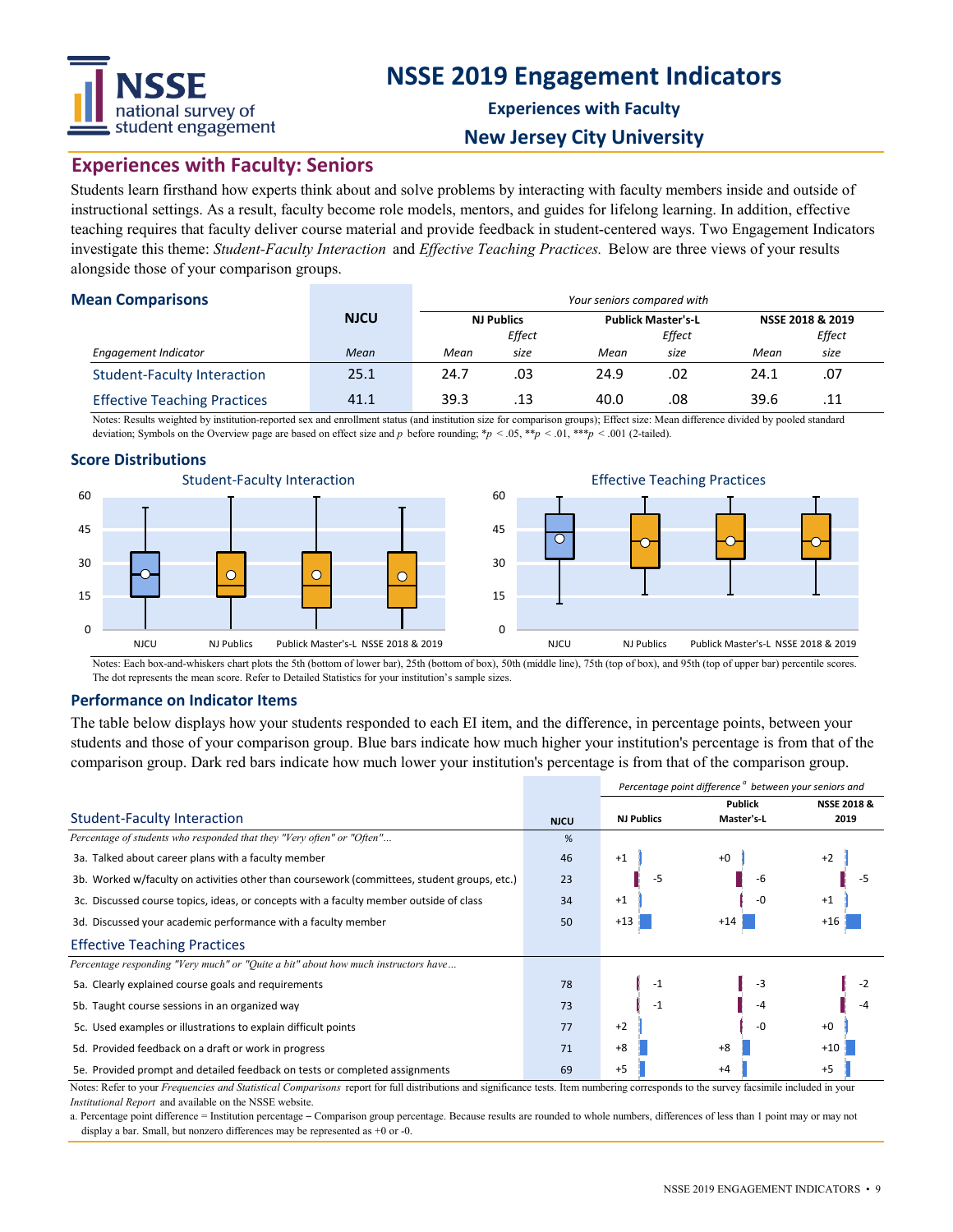

**Campus Environment**

# **New Jersey City University**

# **Campus Environment: First-year students**

Students benefit and are more satisfied in supportive settings that cultivate positive relationships among students, faculty, and staff. Two Engagement Indicators investigate this theme: *Quality of Interactions* and *Supportive Environment.* Below are three views of your results alongside those of your comparison groups.

| <b>Mean Comparisons</b>        |             | Your first-year students compared with |        |                           |        |      |                  |  |  |
|--------------------------------|-------------|----------------------------------------|--------|---------------------------|--------|------|------------------|--|--|
|                                | <b>NJCU</b> | <b>NJ Publics</b>                      |        | <b>Publick Master's-L</b> |        |      | NSSE 2018 & 2019 |  |  |
|                                |             |                                        | Effect |                           | Effect |      | Effect           |  |  |
| Engagement Indicator           | Mean        | Mean                                   | size   | Mean                      | size   | Mean | size             |  |  |
| <b>Quality of Interactions</b> | 42.8        | $40.3*$                                | .20    | 41.9                      | .07    | 42.6 | .01              |  |  |
| <b>Supportive Environment</b>  | 36.0        | 36.1                                   | .00    | 36.2                      | $-.01$ | 36.1 | .00              |  |  |

Notes: Results weighted by institution-reported sex and enrollment status (and institution size for comparison groups); Effect size: Mean difference divided by pooled standard deviation; Symbols on the Overview page are based on effect size and *p* before rounding; \**p* < .05, \*\**p* < .01, \*\*\**p* < .001 (2-tailed).

#### **Score Distributions**



The dot represents the mean score. Refer to Detailed Statistics for your institution's sample sizes.

#### **Performance on Indicator Items**

The table below displays how your students responded to each EI item, and the difference, in percentage points, between your students and those of your comparison group. Blue bars indicate how much higher your institution's percentage is from that of the comparison group. Dark red bars indicate how much lower your institution's percentage is from that of the comparison group.

|                                | Percentage point difference <sup>a</sup> between your FY students and |      |                   |      |                        |  |
|--------------------------------|-----------------------------------------------------------------------|------|-------------------|------|------------------------|--|
| <b>Quality of Interactions</b> |                                                                       |      | <b>Publick</b>    |      | <b>NSSE 2018 &amp;</b> |  |
| <b>NJCU</b>                    |                                                                       |      | Master's-L        |      | 2019                   |  |
| %                              |                                                                       |      |                   |      |                        |  |
| 55                             | $+7$                                                                  |      | $+7$              |      | $+4$                   |  |
| 47                             | $+3$                                                                  |      |                   | -3   |                        |  |
| 46                             | $+2$                                                                  |      |                   | -3   |                        |  |
| 44                             | $+4$                                                                  |      |                   | -1   | $-2$                   |  |
| 44                             | $+7$                                                                  |      |                   | -0   | -1                     |  |
|                                |                                                                       |      |                   |      |                        |  |
|                                |                                                                       |      |                   |      |                        |  |
| 66                             |                                                                       |      |                   | -8   | $-10$                  |  |
| 69                             |                                                                       |      |                   | -8   |                        |  |
| 68                             | $+4$                                                                  |      | +6                |      | $+7$                   |  |
| 68                             |                                                                       | -3   |                   | -2   | -3                     |  |
| 70                             | $+1$                                                                  |      | $+1$              |      | $+1$                   |  |
| 43                             |                                                                       | -2   |                   | $-1$ | $+1$                   |  |
| 60                             |                                                                       | $-2$ |                   | -4   |                        |  |
| 53                             | $+2$                                                                  |      | $+3$              |      | $+5$                   |  |
|                                |                                                                       |      | <b>NJ Publics</b> |      |                        |  |

Notes: Refer to your *Frequencies and Statistical Comparisons* report for full distributions and significance tests. Item numbering corresponds to the survey facsimile included in your *Institutional Report* and available on the NSSE website.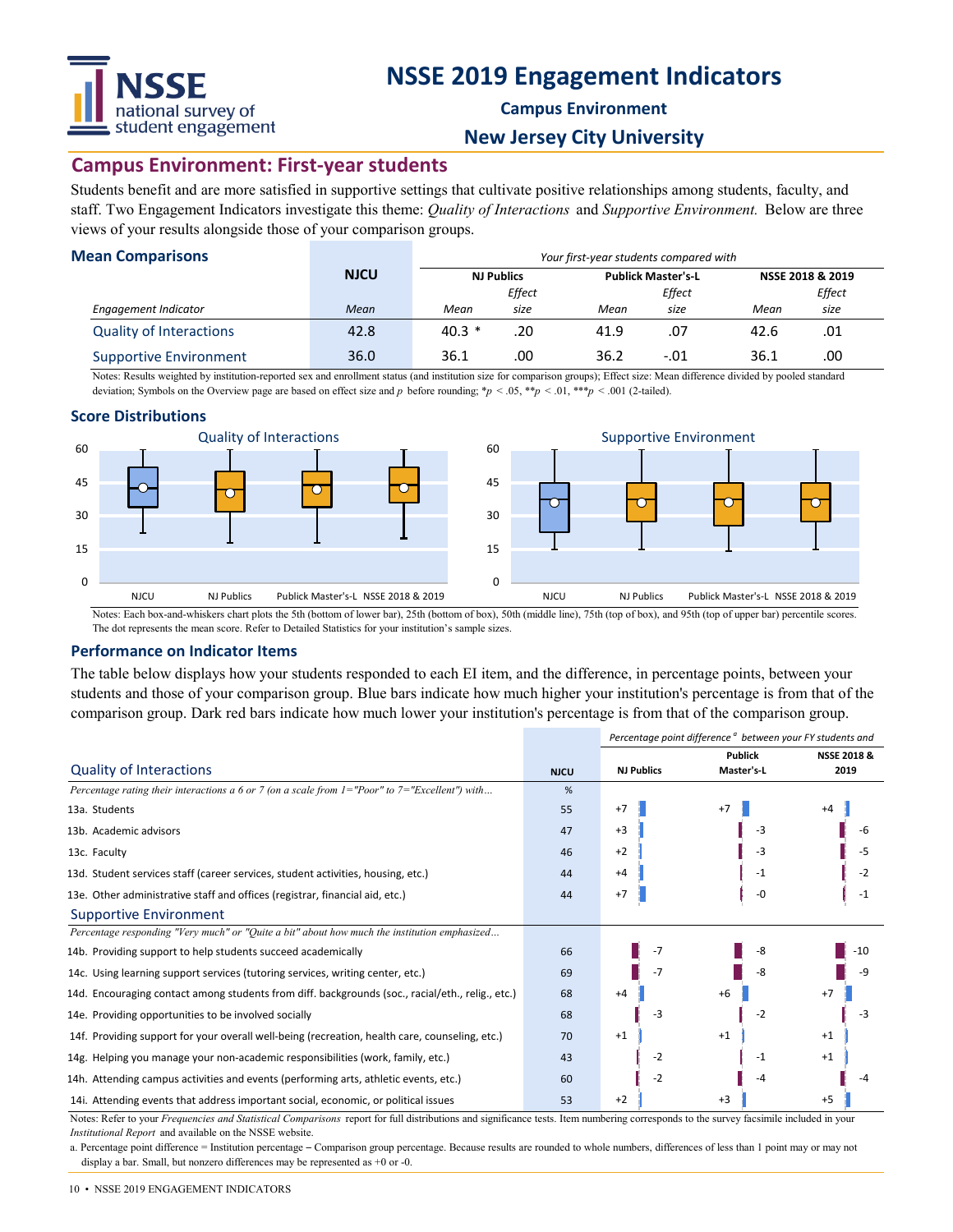

**Campus Environment**

# **New Jersey City University**

## **Campus Environment: Seniors**

Students benefit and are more satisfied in supportive settings that cultivate positive relationships among students, faculty, and staff. Two Engagement Indicators investigate this theme: *Quality of Interactions* and *Supportive Environment.* Below are three views of your results alongside those of your comparison groups.

| <b>Mean Comparisons</b>        |             | Your seniors compared with |        |                           |        |                  |        |  |  |
|--------------------------------|-------------|----------------------------|--------|---------------------------|--------|------------------|--------|--|--|
|                                | <b>NJCU</b> | <b>NJ Publics</b>          |        | <b>Publick Master's-L</b> |        | NSSE 2018 & 2019 |        |  |  |
|                                |             |                            | Effect |                           | Effect |                  | Effect |  |  |
| Engagement Indicator           | Mean        | Mean                       | size   | Mean                      | size   | Mean             | size   |  |  |
| <b>Quality of Interactions</b> | 42.2        | 40.5                       | .13    | 42.9                      | $-.06$ | 42.8             | $-.05$ |  |  |
| <b>Supportive Environment</b>  | 33.2        | 32.1                       | .07    | 33.0                      | .01    | 32.2             | .07    |  |  |

Notes: Results weighted by institution-reported sex and enrollment status (and institution size for comparison groups); Effect size: Mean difference divided by pooled standard deviation; Symbols on the Overview page are based on effect size and *p* before rounding; \**p* < .05, \*\**p* < .01, \*\*\**p* < .001 (2-tailed).

#### **Score Distributions**



The dot represents the mean score. Refer to Detailed Statistics for your institution's sample sizes.

#### **Performance on Indicator Items**

The table below displays how your students responded to each EI item, and the difference, in percentage points, between your students and those of your comparison group. Blue bars indicate how much higher your institution's percentage is from that of the comparison group. Dark red bars indicate how much lower your institution's percentage is from that of the comparison group.

|                                                                                                                                                                                                                                                                                                                                   |    | Percentage point difference <sup>a</sup> between your seniors and |                                                                      |                |      |                        |  |
|-----------------------------------------------------------------------------------------------------------------------------------------------------------------------------------------------------------------------------------------------------------------------------------------------------------------------------------|----|-------------------------------------------------------------------|----------------------------------------------------------------------|----------------|------|------------------------|--|
|                                                                                                                                                                                                                                                                                                                                   |    |                                                                   |                                                                      | <b>Publick</b> |      | <b>NSSE 2018 &amp;</b> |  |
| <b>Quality of Interactions</b>                                                                                                                                                                                                                                                                                                    |    | <b>NJ Publics</b>                                                 |                                                                      | Master's-L     |      | 2019                   |  |
| Percentage rating their interactions a 6 or 7 (on a scale from $I="poor"$ to $7="Exception"$ with                                                                                                                                                                                                                                 | %  |                                                                   |                                                                      |                |      |                        |  |
| 13a. Students                                                                                                                                                                                                                                                                                                                     | 63 | $+8$                                                              | $+6$                                                                 |                | $+6$ |                        |  |
| 13b. Academic advisors                                                                                                                                                                                                                                                                                                            | 49 | $+4$                                                              |                                                                      |                |      |                        |  |
| 13c. Faculty                                                                                                                                                                                                                                                                                                                      | 59 | $+10$                                                             | $+2$                                                                 |                | $+2$ |                        |  |
| 13d. Student services staff (career services, student activities, housing, etc.)                                                                                                                                                                                                                                                  | 45 | $+7$                                                              | $+1$                                                                 |                | $+1$ |                        |  |
| 13e. Other administrative staff and offices (registrar, financial aid, etc.)                                                                                                                                                                                                                                                      | 46 | $+9$                                                              | $+1$                                                                 |                | $+2$ |                        |  |
| <b>Supportive Environment</b>                                                                                                                                                                                                                                                                                                     |    |                                                                   |                                                                      |                |      |                        |  |
| Percentage responding "Very much" or "Quite a bit" about how much the institution emphasized                                                                                                                                                                                                                                      |    |                                                                   |                                                                      |                |      |                        |  |
| 14b. Providing support to help students succeed academically                                                                                                                                                                                                                                                                      | 64 | -3                                                                |                                                                      | -7             |      |                        |  |
| 14c. Using learning support services (tutoring services, writing center, etc.)                                                                                                                                                                                                                                                    | 61 | $+0$                                                              |                                                                      | -5             |      |                        |  |
| 14d. Encouraging contact among students from diff. backgrounds (soc., racial/eth., relig., etc.)                                                                                                                                                                                                                                  | 62 | $+4$                                                              | $+4$                                                                 |                | $+7$ |                        |  |
| 14e. Providing opportunities to be involved socially                                                                                                                                                                                                                                                                              | 60 | -3                                                                |                                                                      | -5             |      | -3                     |  |
| 14f. Providing support for your overall well-being (recreation, health care, counseling, etc.)                                                                                                                                                                                                                                    | 55 | -3                                                                |                                                                      | -7             |      |                        |  |
| 14g. Helping you manage your non-academic responsibilities (work, family, etc.)                                                                                                                                                                                                                                                   | 39 | $+6$                                                              | $+5$                                                                 |                | $+7$ |                        |  |
| 14h. Attending campus activities and events (performing arts, athletic events, etc.)                                                                                                                                                                                                                                              | 52 | $+2$                                                              |                                                                      | $-0$           | $+0$ |                        |  |
| 14i. Attending events that address important social, economic, or political issues                                                                                                                                                                                                                                                | 46 | $+1$                                                              | $+1$                                                                 |                | $+5$ |                        |  |
| $\mathbf{M}_{1,1,1}$ , $\mathbf{D}_{1,2,1,1}$ , $\ldots$ , $\mathbf{D}_{m}$ , $\mathbf{D}_{m}$ , $\mathbf{D}_{m}$ , $\mathbf{D}_{m}$ , $\mathbf{D}_{m}$ , $\mathbf{D}_{m}$ , $\mathbf{D}_{m}$ , $\mathbf{D}_{m}$ , $\mathbf{D}_{m}$ , $\mathbf{D}_{m}$ , $\mathbf{D}_{m}$ , $\mathbf{D}_{m}$ , $\mathbf{D}_{m}$ , $\mathbf{D}_{m$ |    |                                                                   | the area also a component and controlled the classification of the s |                |      |                        |  |

Notes: Refer to your *Frequencies and Statistical Comparisons* report for full distributions and significance tests. Item numbering corresponds to the survey facsimile included in your *Institutional Report* and available on the NSSE website.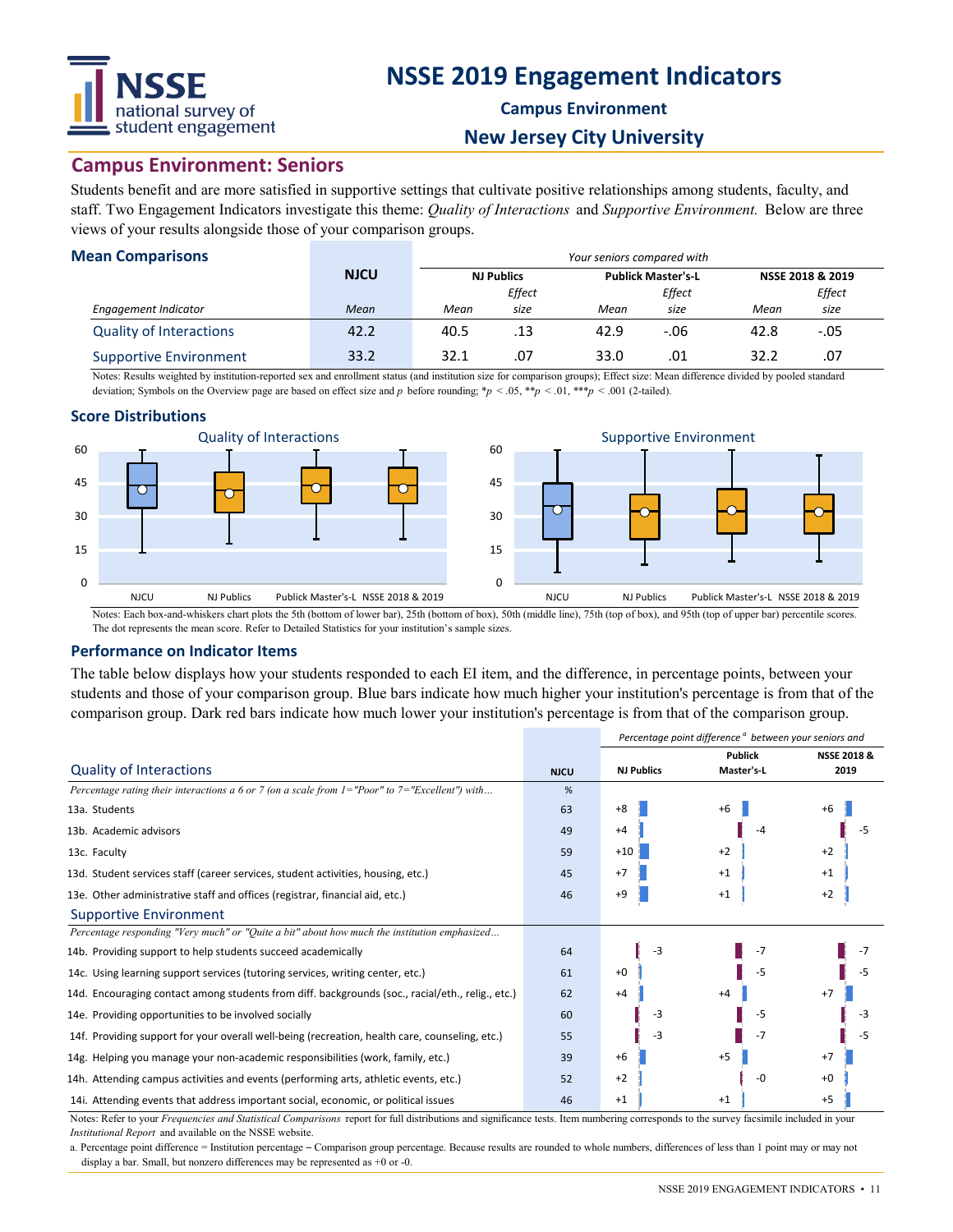This page intentionally left blank.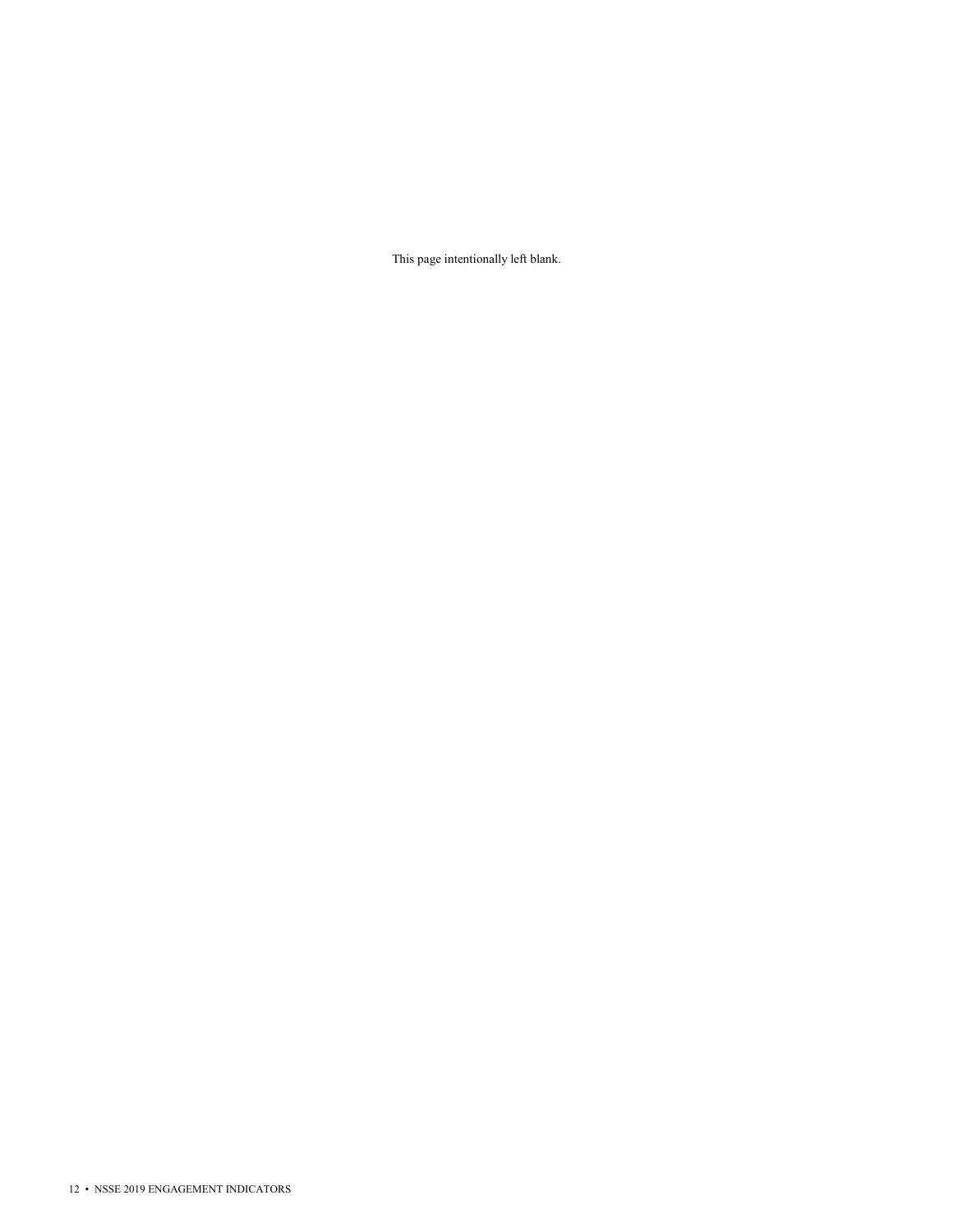# national survey of student engagement

# **NSSE 2019 Multi-Year Report**

**Engagement Results by Theme**

**New Jersey City University**

Engagement Indicators (EIs) represent the average student responses to a set of related survey questions. The Academic Challenge theme contains four EIs as well as several important individual items. See pages 10-12 for detailed statistics. For more information, including the items that make up each EI, refer to your *Engagement Indicators* report.



a. Values for Course Reading and Assigned Writing are estimates calculated from two or more survey questions. The Course Reading item changed in 2014; comparability between 2013 and later years is limited.

b. Extent to which courses challenged students to do their best work ( $1 =$  "Not at all" to  $7 =$  "Very much").

c. How much students said the institution emphasizes spending significant time studying and on academic work  $(1 = "Very little," 2 = "Some," 3 = "Oute a bit," and 4 = "Very much,"$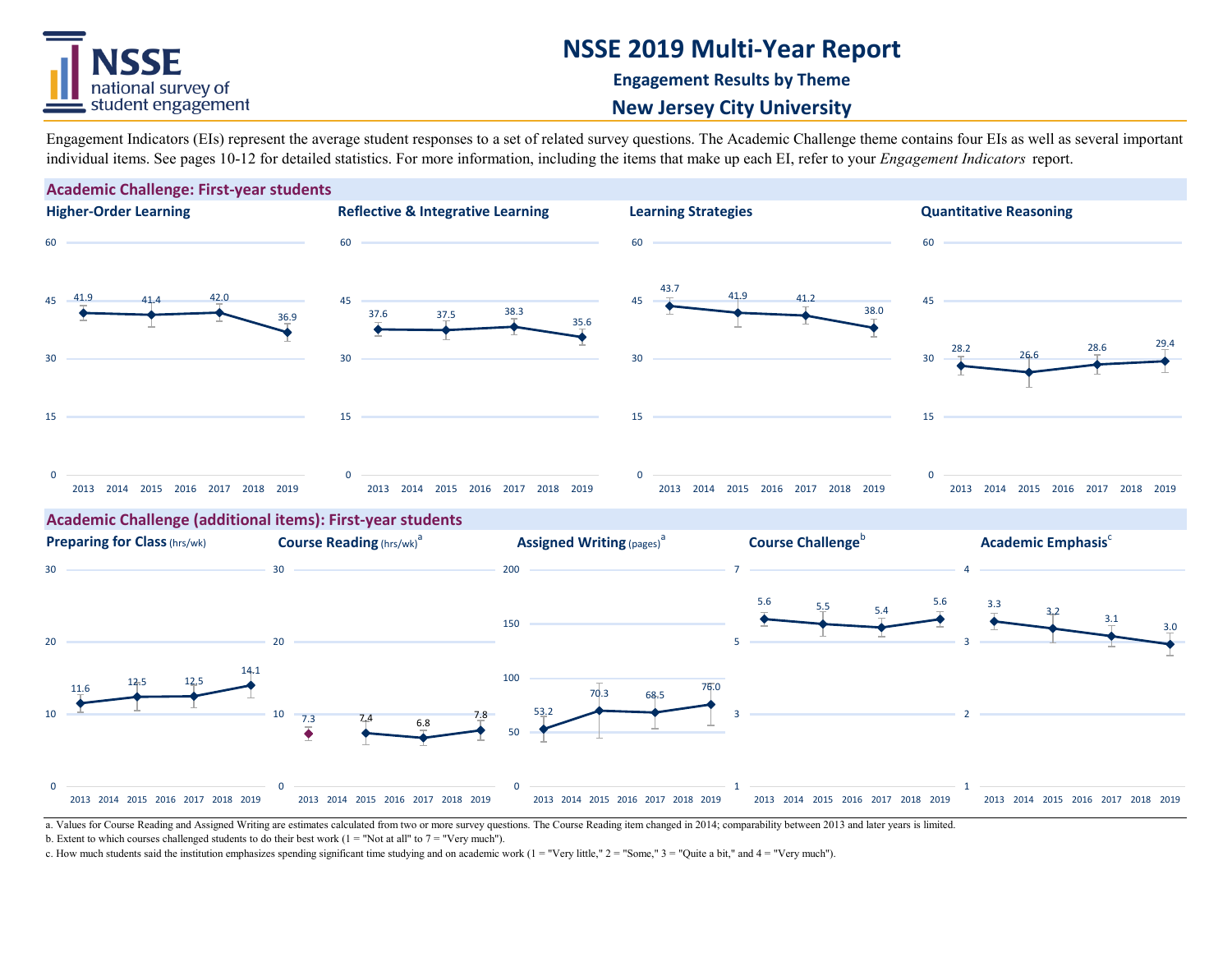

# **NSSE 2019 Multi-Year Report**

**Engagement Results by Theme**

**New Jersey City University**

Engagement Indicators (EIs) represent the average student responses to a set of related survey questions. The Academic Challenge theme contains four EIs as well as several important individual items. See pages 10-12 for detailed statistics. For more information, including the items that make up each EI, refer to your *Engagement Indicators* report.



a. Values for Course Reading and Assigned Writing are estimates calculated from two or more survey questions. The Course Reading item changed in 2014; comparability between 2013 and later years is limited.

b. Extent to which courses challenged students to do their best work  $(1 = "Not at all" to 7 = "Very much").$ 

c. How much students said the institution emphasizes spending significant time studying and on academic work  $(1 = "Very little," 2 = "Some," 3 = "Quite a bit," and 4 = "Very much." 2 = "New much, "10 = "Very little," 2 = "Some," 3 = "Quite a bit," and 4 = "Very much." 3 = "View the second year, "11 = "New the third year, "12 = "New the third year, "13 = "New the third year, "14 = "New$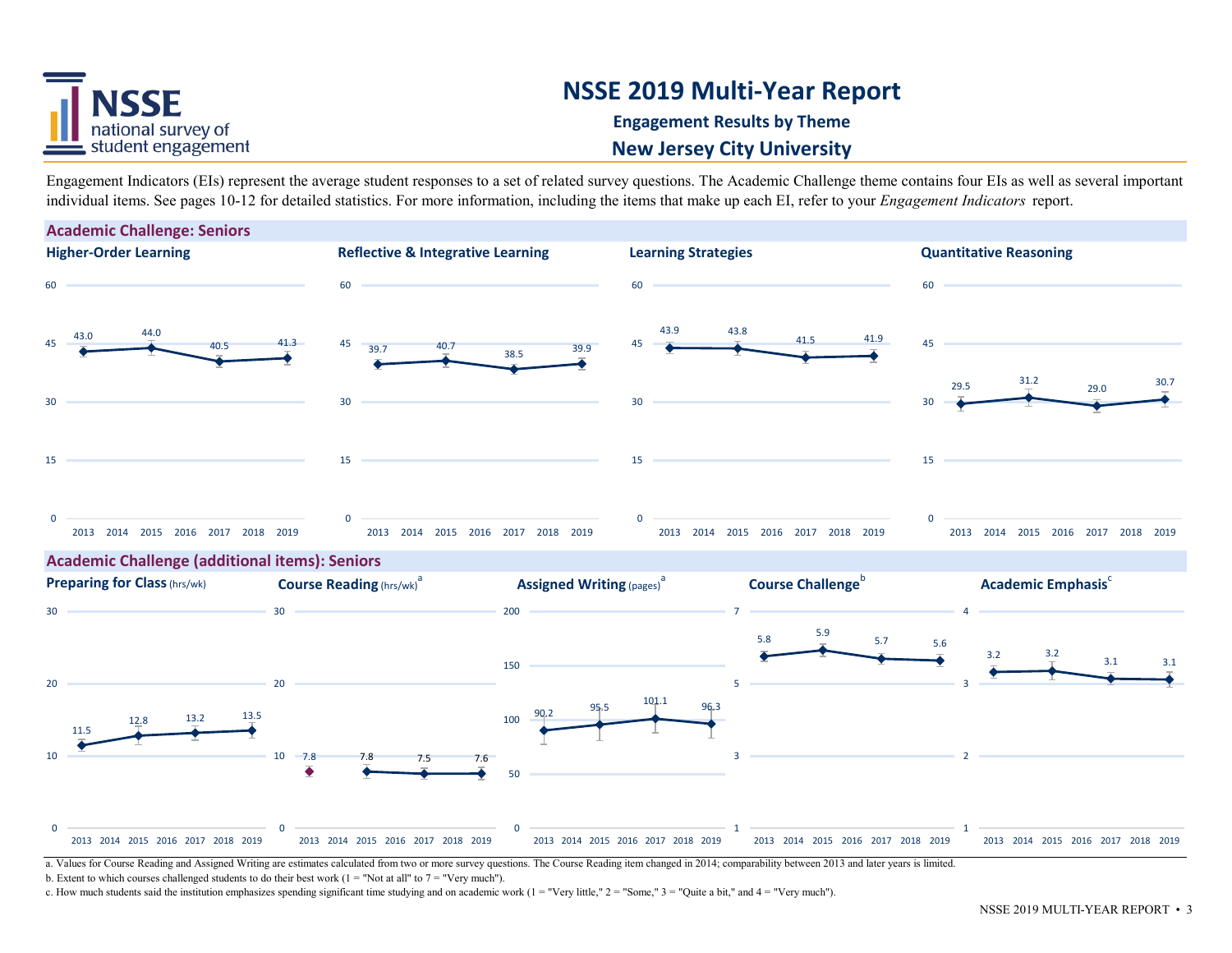# national survey of student engagement

# **NSSE 2019 Multi-Year Report Engagement Results by Theme**

**New Jersey City University**

Engagement Indicators (EIs) represent the average student responses to a set of related survey questions. Each theme below is represented by two EIs. See pages 10-12 for detailed statistics. For more information, including the items that make up each EI, refer to your *Engagement Indicators* report.



NSSE 2019 MULTI-YEAR REPORT • 5